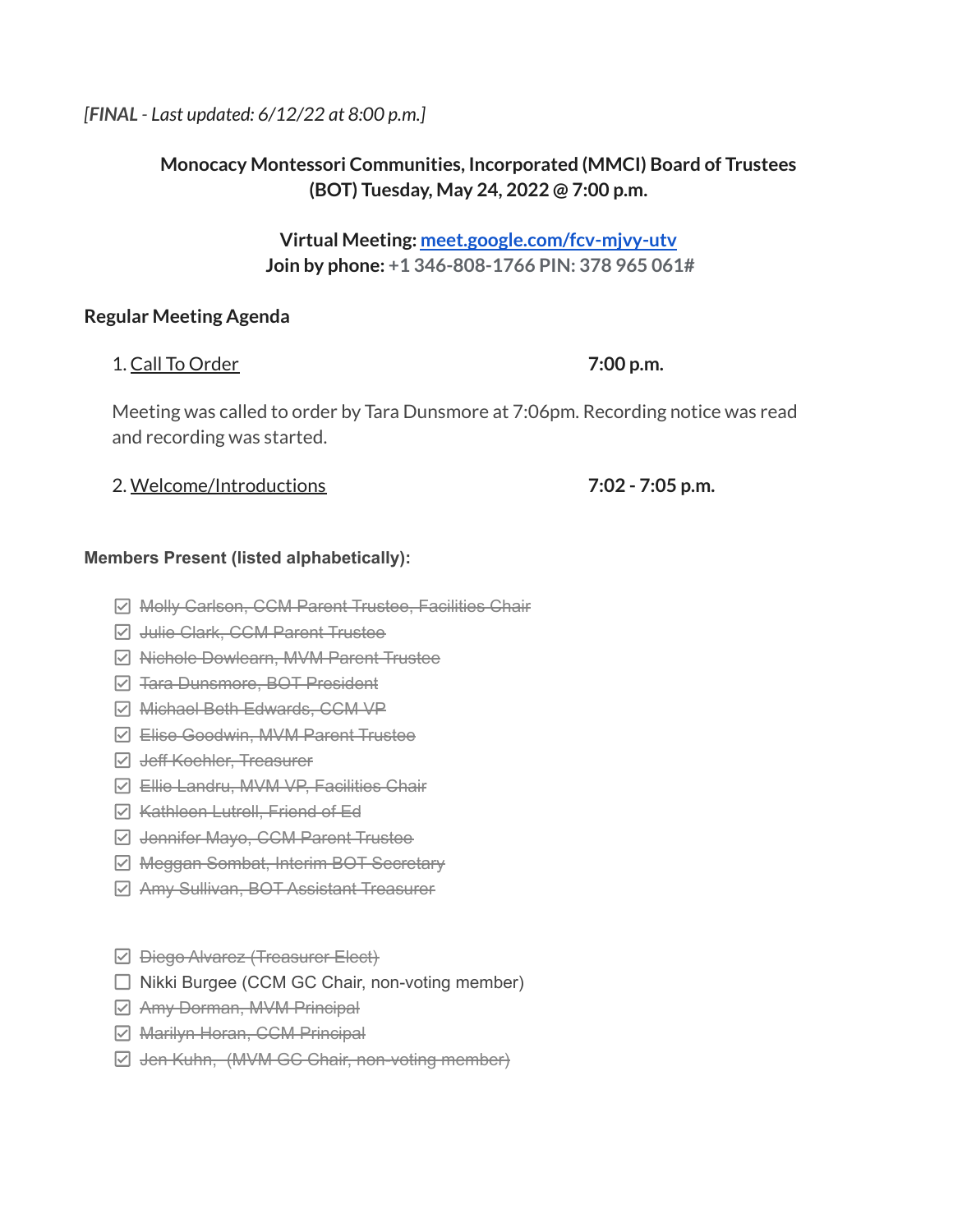## 3. Community Comments **7:05-7:10 p.m.**

Marilyn Horan, CCM Principal - Marilyn Horan said that before we begin the meeting, she would like to take a moment to talk about the incident of gun violence at a Texas elementary school that occurred today. One of CCM's staff members is from the town of Uvalde, TX, and has many personal connections to the community.

The BOT observed a moment of silence.

# 4. Consent Agenda Items **7:10-7:15 p.m.**

# **● Conflict of Interest Form**

A Conflict Of Interest Form was submitted by all 13 current BOT Members and both GC Chairs. This is a requirement for our MSDE grant for the MVM High School Expansion. Members are required to submit updated forms annually in July, and forms will be kept on file by the BOT Secretary.

- **● Evotes**
	- **○ 5/5/22 - Appointment of BOT Treasurer (Diego Alvarez) - MOTION PASSED with 9 Aye/ 3 did not vote**
	- $\circ$  **5/14/22 Approval of the renewal of School Mint Lottery Software for the FY23 school year (July 1, 2022 - June 30, 2023) in the amount of \$6,825.64 - MOTION PASSED with 10 Aye (9 via [EVOTE](https://drive.google.com/file/d/1ehbx7I97B7Iwg8nhT5TRG9Hmm18lvID2/view?usp=sharing) [Form](https://drive.google.com/file/d/1ehbx7I97B7Iwg8nhT5TRG9Hmm18lvID2/view?usp=sharing), 1 via email), 2 did not vote**
	- **○ 5/19/22 - Approval of April Work Session Minutes - MOTION PASSED with 10 Aye (9 via [EVOTE](https://drive.google.com/file/d/1z-B4IaXwtV83ktLjIx7d9-6x0BEEm6kB/view?usp=sharing) Form / 1 via Email) and 2 did not vote**
	- **○ 5/19/22 - Approval of April MMCI BOT Meeting Minutes - MOTION PASSED with 8 Aye (via [EVOTE](https://drive.google.com/file/d/16YL6IN60SqZ_myvVLXuVGrTMpXhUm4im/view?usp=sharing) Form) and 4 did not vote**
- 5. Member & Committee Reports and Updates **7:15-7:33 p.m.**
	- MMCI President Report 5 minutes (Tara Dunsmore) Tara doesn't have anything to report at this time. All updates are included as discussion topics later in the agenda.
	- BOT Treasurer Report 5 minutes (Jeff Koehler)
		- MMCI Financial Report 4/2022 (access restricted)
		- MMCI Finance [Summary](https://drive.google.com/file/d/1eTcu2UsyrIdDptVRYf7CY9wXu3VuT6RV/view?usp=sharing) 4/2022

Jeff and Amy have nothing to add to the Finance reports that were submitted.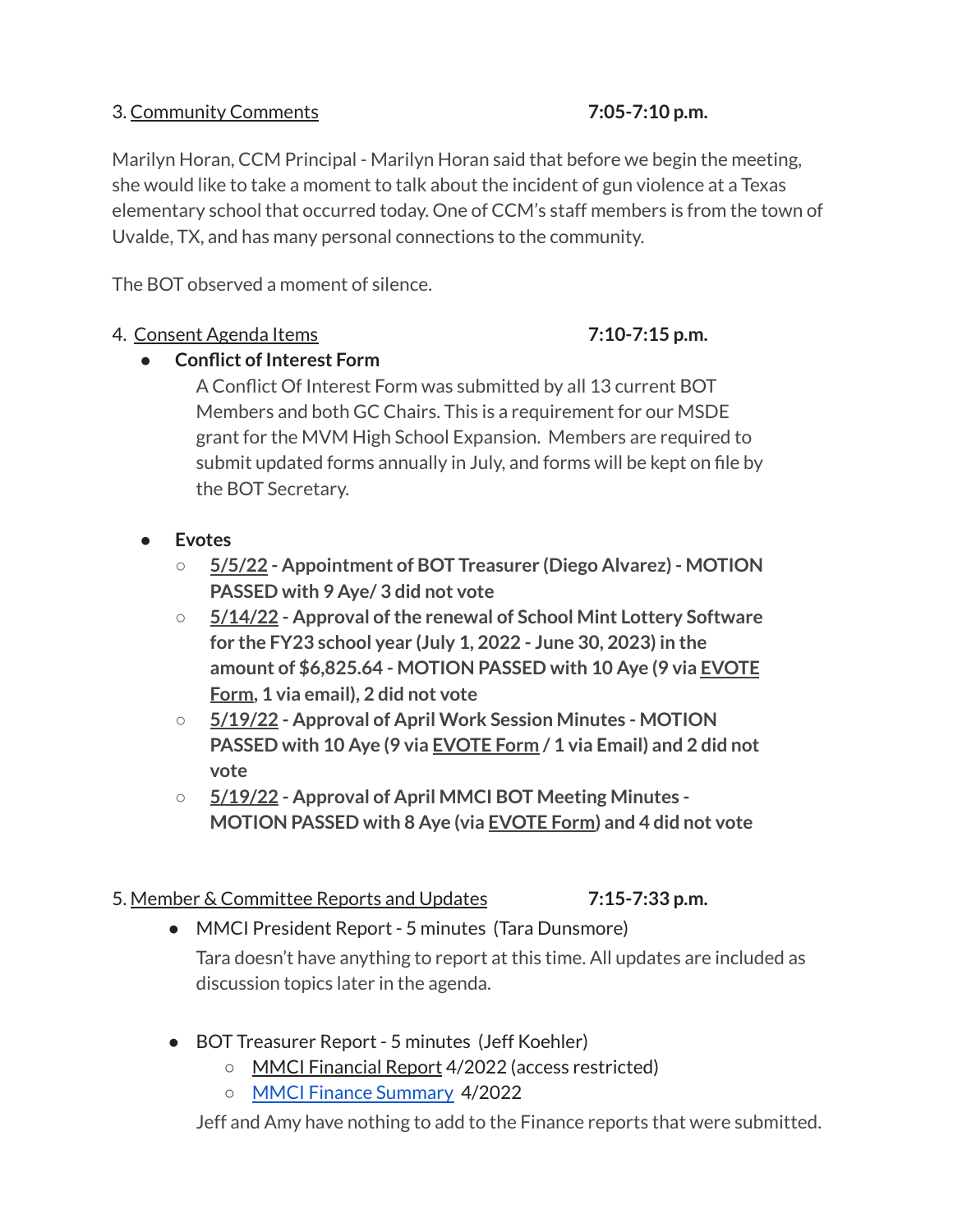• MMCI Facilities [Committee](https://docs.google.com/document/d/1AB0vmpYlW4soxr5ZfnX6P_hXk-Zx4kCrP3F1hM60e8Y/edit?usp=sharing) Update - 5 minutes (Tara Dunsmore/ Molly Carlson/ Elizabeth Landru)

A report was submitted in writing for CCM Facilities, and MVM Facilities is on the agenda for later, as is Facilities Advocacy. Ellie reported that the mouse situation at MVM is being remediated, and service will continue throughout the summer. MVM also had an AC issue and the vendor came out to service. For the mouse issue, Ellie got multiple quotes and coordinated with school staff to get the vendor scheduled.

# • MMCI Lottery [Committee](https://docs.google.com/document/d/1R-U0TkNGa05D_q_OZZ0ncCYBpoyNY4-AXuNqQAXqroY/edit?usp=sharing) Update - 1 minute (Tara Dunsmore)

Lottery Update - Tara said that MMCI lottery season is progressing as expected with offers being made and accepted, and paperwork being submitted. We need at least one more lottery volunteer from MVM to process paperwork and work with software. This is an at home job.

# **ACTION ITEM - Meggan** - Share volunteer position description with both communities.

- MMCI Grants and [Fundraising](https://docs.google.com/document/d/1O7dDL0mzOZa9bnhILGp-Mzk6z00W_AR7dgnC2hZawnQ/edit?usp=sharing) Committee Update 1 minute (Meggan Sombat) Grants Update - Meggan said that a report was submitted.
- MMCI Diversity Equity and Inclusion Committee Update (see New Business item (DISCUSSION/ VOTE) below) - 1 minute (Tara Dunsmore/ Jennifer Mayo) DEI Update - DEI Statement and update is a discussion topic, as below.

School Updates: **7:33-7:43 p.m.**

● CCM Report - 5 minutes (Marilyn Horan/ Michael Beth Edwards/ Nikki Burgee) CCM reports - Marilyn noted that the end of the year had been busy as usual, and said that CCM is currently celebrating their ten year anniversary. Marilyn shared a video depicting a synopsis of what happened at their celebration the previous weekend. There were student and alumni speakers, music, and a play on the binomial cube. Happy Birthday CCM! CCM is looking forward to field day and 8th grade promotion in the coming week. All good stuff. CCM students took the Spanish Avant national test at grades 3, 6, 8. One student nearly achieved scores high enough for the seal of biliteracy. Many 6th grade students scored at post-graduate work levels, and staff are very proud of their accomplishments. Michael Beth said that the celebrations and end of year picnic are wonderful to have again. She said that 20/30 rising 6th graders were invited to take Spanish 1. Their Spanish program is strong, and even more so since Marisa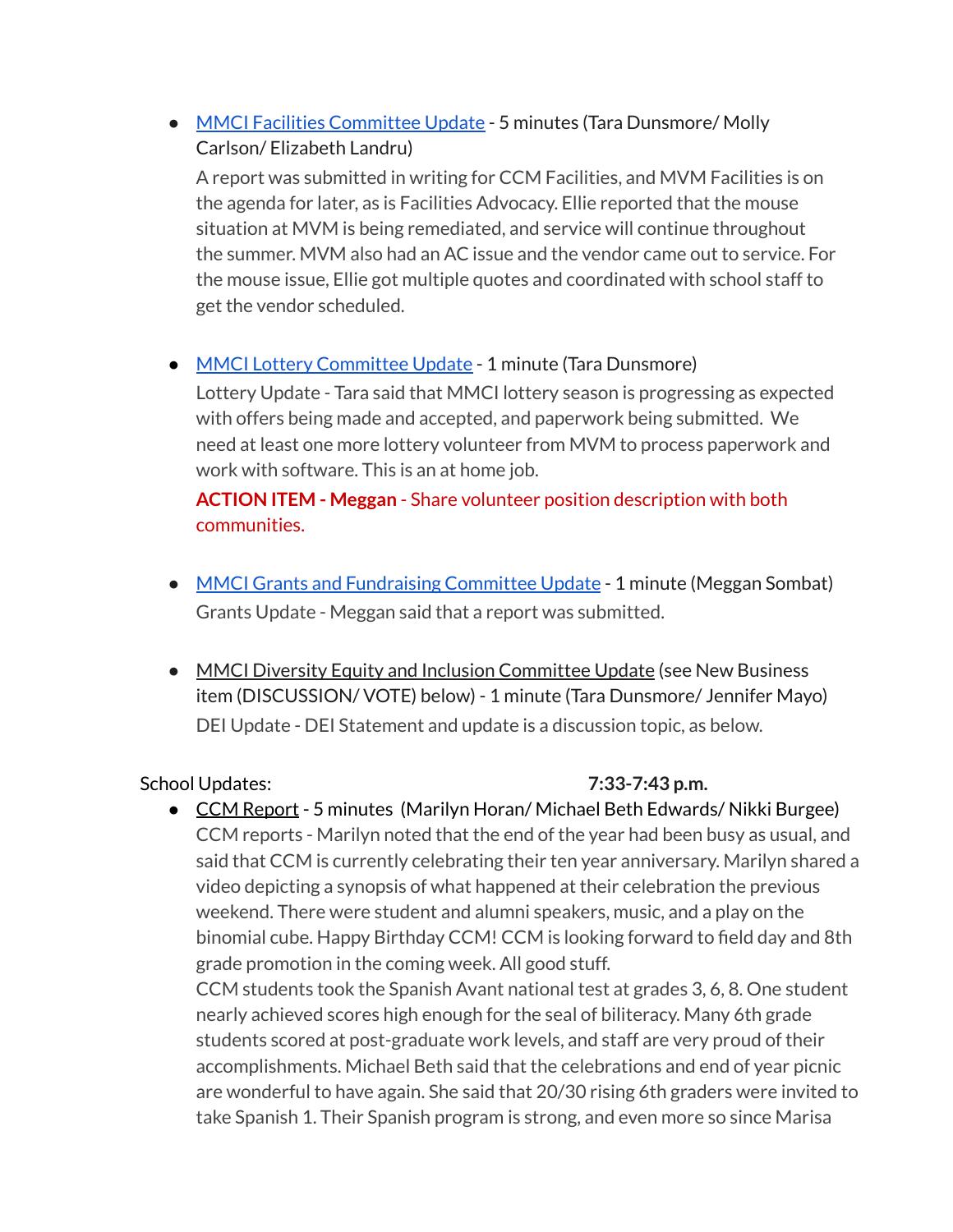came to CCM. She is amazing and created a new program that has garnered attention for excellence. Spanish programs are one of the pillars of who they are at CCM.

# • MVM Report - 5 minutes (Amy Dorman/ Elizabeth Landru/ Jen Kuhn)

Amy Dorman offered congratulations to CCM on their anniversary, and loved the song. MVM also has a busy end of school year. Staffing is firming up for next year, with two people retiring, one transfer, and a couple leaving for full time positions. Deep in evaluations for the whole staff, which is unique to charter school principals. Middle school had their 3 day field trip to Chincoteague VA. Amy chaperoned the trip, then presented the Annual Report to the BOE, which went well. MVM also has 8th grade promotion and field day next week.

MAP testing is finished, and they will use data for assessing SIP and next steps for next year. Meerkat camp ran on Saturdays throughout the school year, power hour during the week. These programs are high dose tutoring designed to reach kids with learning gaps from the pandemic. MVM will be offering a 4 week round of Meerkat Camp this summer M-Th 9-1pm, with field trips and presentations set up by Kim Cowles. She has been amazing and has designed the camp to be fun for the kids. MVM received a large donation of furniture from a family and Jen Kuhn arranged a storage unit for the items. 8th year students designed the 8th grade t-shirt with hidden mice.

Amy D. also wanted to ask Jeff about in kind funds from MSDE. She said that it is 100 1/2 million for behavioral specialists. This is a strong need, and Amy will be talking to the GC and Hiring Committee about this, and also hopes that it's on MMCI and GC radar.

Jeff asked if Amy Dorman has info on in kind funding available for charter schools. Jeff offered to send a request, and asked if Amy has a contact person.

Amy D. said that it is available in the video, and Doreen Bass (Grants Coordinator at FCPS) talked about in kind funds to hire behavioral specialists for FCPS. Amy would appreciate having that support in our schools, because we need it as much as any FCPS school.

Tara said that she heard that the plan was to hire 10-12 Behavioral Specialists, so this may be shared across schools, but agreed that we should make sure we receive our share of those services. Tara asked Marilyn if this was talked about at the beginning of the recent leadership meeting?

Marilyn says it was not this specific topic, however that she has made weekly phone calls about funding from fcps - we would be remiss if we don't really check on funding and make sure that we are being diligent about monitoring where funds are going.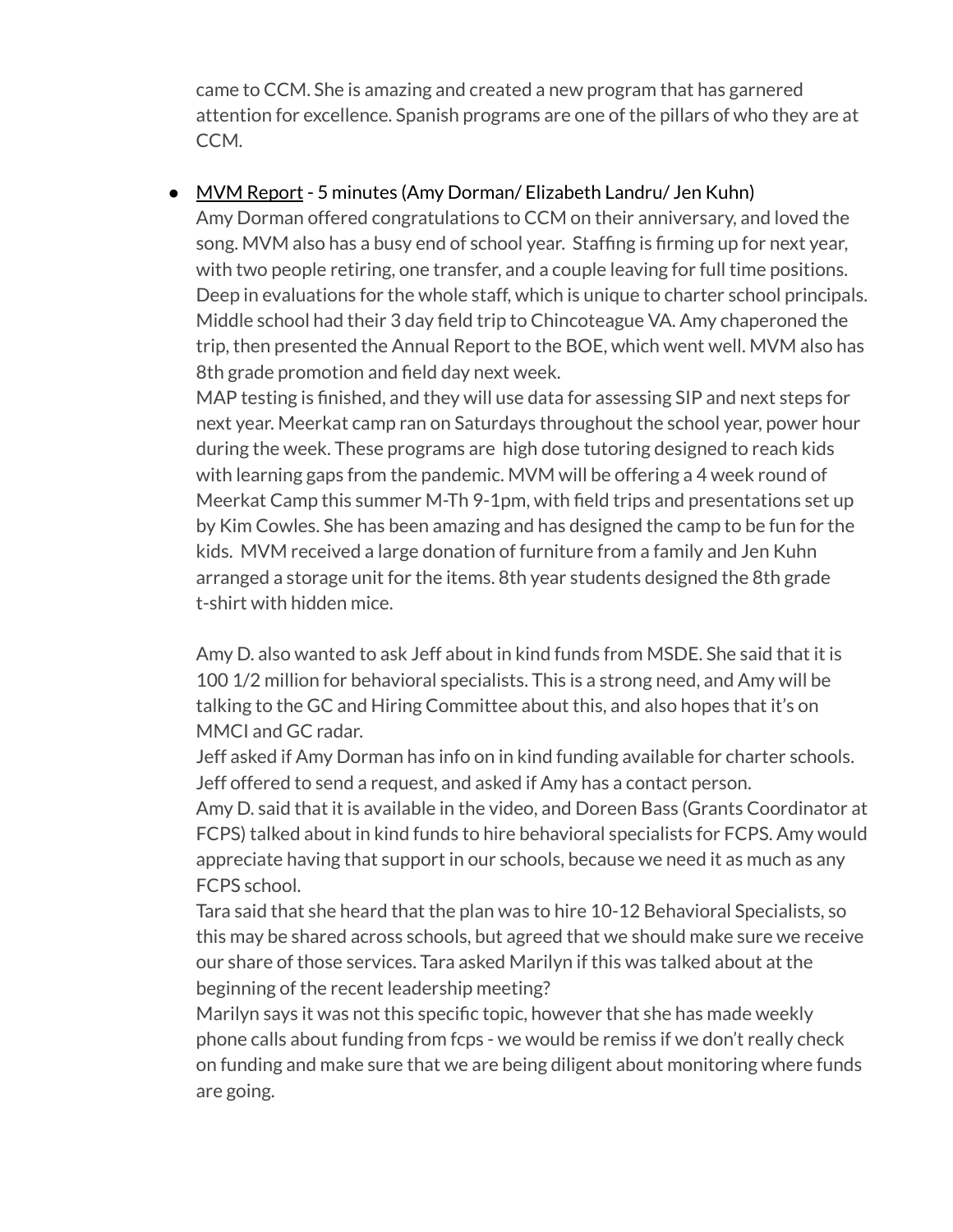**ACTION ITEM** - **Tara** - set up a meeting with Dr. Lippy and ask to go over the funding and request a breakdown of in kind services. Include Jeff, Amy Sullivan, Diego, Amy Dorman, Marilyn Horan, possibly school budget chairs. Because of covid funding, not everything was accounted for, so we need to ask. Also mentioned were FCPS contacts: Jessica Sichert, Heather Clabaugh.

**ACTION ITEM - Tara -** Schedule a call with MAPCS *FIRST* to discuss funding and in kind services (reference recent conversations with FCCS).

Amy D said that there are costs that are going to be passed on to us, such as compensating IA's and SEIA's, as well as significant raises for teachers. Michael Beth added in the chat that the increases will be percentage based. The \$10,000 is the new compensation for Nationally Board Certified (as compared to \$1,000 currently).

Marilyn agreed that fairly significant raises are being discussed. She said that another good example is assessments. FCPS will move to using i-Ready for assessments, and that Dr. Lippy said that our schools will have to pay for it, but she disagrees. If we are doing the same thing the district is doing, we should not have to pay for it.

Member stated that as we are coming into budget season, now is the time to ask these questions.

Molly Carlson added in the chat: In particular please ask whether the facilities budget is subtracted from the pot before or after PPA is calculated. Why should we pay for facilities projects that we don't benefit from.

Ellie said the last time we had significant raises, we did see an adjustment in the PPA. The county has historically been good about that for raises.

Jeff agreed and said that FCCS has made pushes to get the PPA breakdown, looking at filing a lawsuit. He asked if it would be a good idea to invite FCCS to this meeting? Could that be helpful or antagonistic?

Tara said that FCCS is meeting regularly with the board and the relationship has changed. Their focus may have changed, but they have made inroads in asking those types of questions, so partnering with them could be beneficial. Years ago we had a joint meeting, before covid, and MAPCS has had conversations with them too. She feels that it is the best plan to start with MAPCS. They will likely recommend a joint meeting with FCCS, and Sabillasville also.

Ellie asked to clarify. Are we meeting with FCPS to find out about in kind services for the last year?

Tara said we need to ask about what we pay for and what we receive; all of the funding, including breakdown of ESSR and extra funding received over the last 1+ years. Tara said that we need to find out what comes off the top. Do we benefit from what benefits the entire district? Regarding the bonuses and other items in the new union contracts, we did benefit, but we also asked. Tara wondered what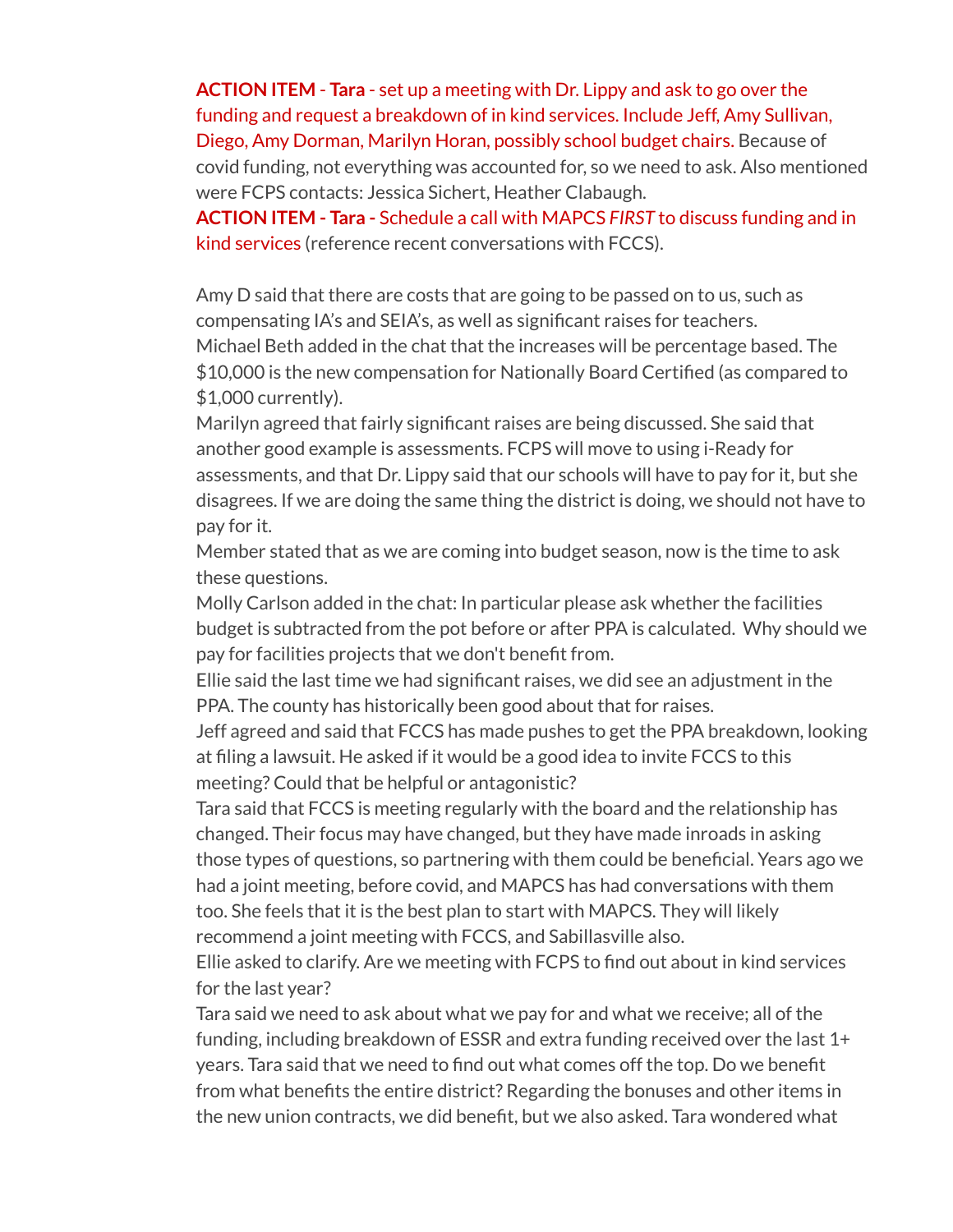other things have happened that we didn't know to ask about? We need an accounting of how PPA is calculated, in kind services, and what the buybacks are. Ellie said that FCCS was interested in partnering with us for the lawsuit, and she agrees that we should speak to MAPCS first.

Marilyn added in the chat that FCCS asked about financing for facilities when they presented their annual report. It was on the last slide of their presentation. Amy Dorman added in the chat that MAPCS has been through this before with Baltimore City Charter Schools. She believes that they attempted a lawsuit to seek a breakdown for funding.

Molly agreed that we need to know what comes off the top, especially related to facilities, and seconded what Marilyn said about FCCS BOE report.

Amy said that she has also asked Dan Lippy about funding from FCPS, and agreed that it needs a deeper conversation.

**FOLLOW UP - Tara** - Molly volunteered to help set up the meetings. Tara said potentially yes; after she reaches out to McKensie. Molly agreed that may inform what we decide to ask for. Tara said this was possibly simultaneous or possibly a separate conversation with MAPCS.

Jen Kuhn said that the MVM GC Chair Update was submitted as a report. She also added that the final parent education night is May 31, and the entire BOT is invited to attend. They also discussed inviting the BOE.

Jen shared the following info in the chat: The final Parent Education night will be held on May 31 from 6:00-7:30 In March, 8 MVMPCS staff members attended the American Montessori Society National Conference in Nashville, TN and 2 staff members attended virtually. Each staff member will share highlights from a session that she attended. Some of the topics include: Normalization, Using Dialogue, Storytelling, Creating Inclusive Classrooms, PBIS in Montessori Classrooms, and Teaming for Better Outcomes. If you are interested in attending, please RSVP by May 27th using this link. Parent Engagement Night - AMS Conference Gallery Walk [https://docs.google.com/forms/d/e/1FAIpQLSdFaIlWRprgymu4jcZlcAuOuaqdz\\_9-](https://docs.google.com/forms/d/e/1FAIpQLSdFaIlWRprgymu4jcZlcAuOuaqdz_9-3tCPkWPRK7mgNWdjWA/viewform?authuser=6) [3tCPkWPRK7mgNWdjWA/viewform](https://docs.google.com/forms/d/e/1FAIpQLSdFaIlWRprgymu4jcZlcAuOuaqdz_9-3tCPkWPRK7mgNWdjWA/viewform?authuser=6)

#### 6. **Follow-ups/ Action Items 7:43 p.m - 8:00 p.m.**

**● Follow-up:** Decide who will act as rotating Virtual Meeting Moderator/ Backup Moderator at next meetings. (Parent Trustees) Tara thanked Elise, and asked for a volunteer for July. Julie Clark volunteered. **FOLLOW UP - Tara -** Share moderator duties/expectations with Julie Clark.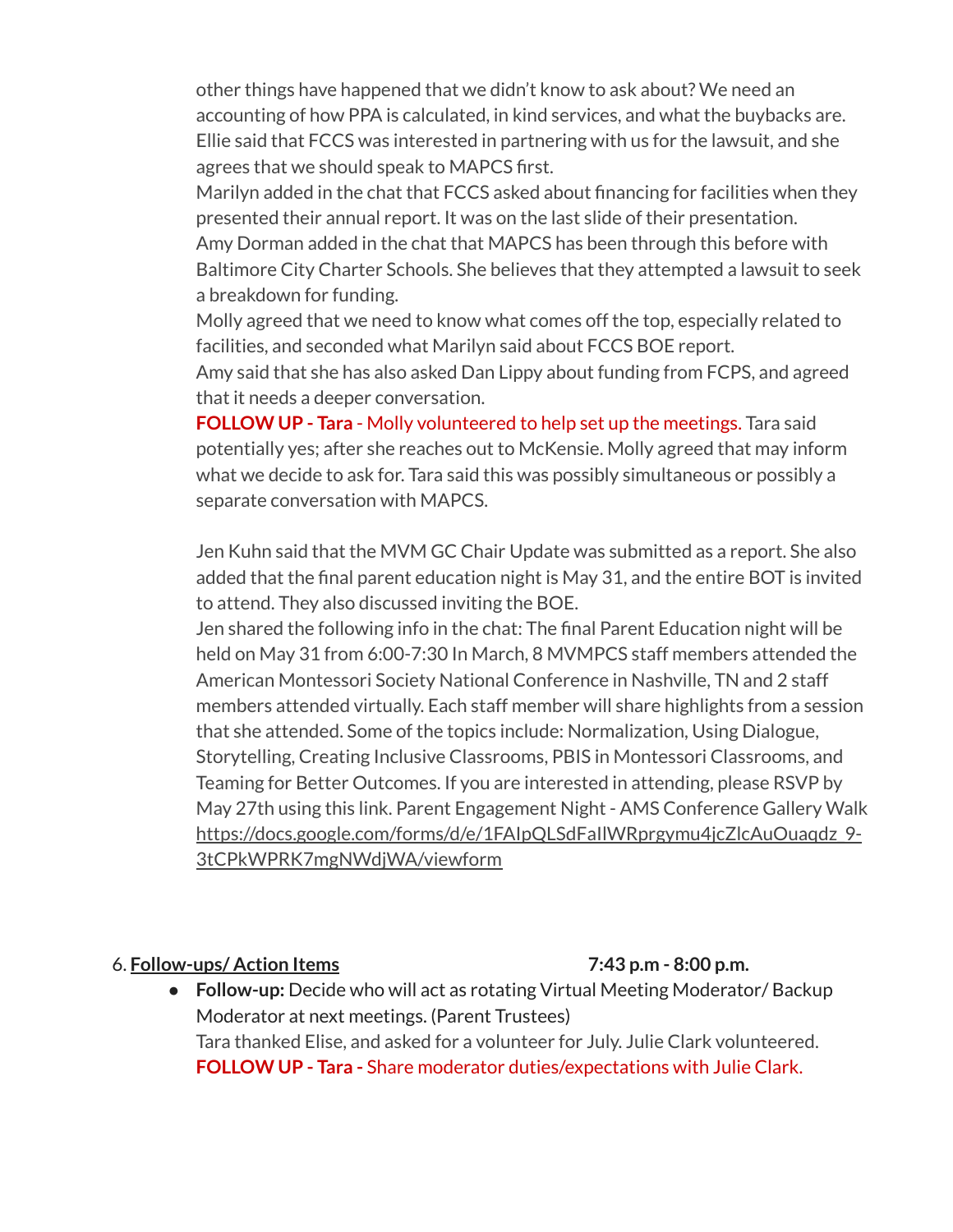- **Follow-up:** Attorney Invoices (Tara Dunsmore/ Jeff Koehler/ Amy Sullivan) Tara/ Meggan said that the spreadsheet is linked in the facilities report and is also located in the BOT Shared Drive.
- **Follow-up:** Virtual BOT Meetings (Tara Dunsmore/ Meggan Sombat) Tara said that we agree that virtual meetings are preferable, and we could agree to turn on our cameras, to see expressions, for increased engagement, ease of joining the conversation. Tara invited feedback from BOT. She said that being on camera is not an expectation, but a preference for participating in a discussion. Meggan agreed and said that she feels we do a good job being engaged and functional as a group. She agrees with everyone's opinion on virtual meetings, and that she still feels like there is something missing in a 2 dimensional meeting space, even though it is a wonderful alternative for us. We should look at how we do virtual meetings and what we can do to make them even better. Tara said that we could include virtual meeting etiquette and expectations in our SOP, to mimic the benefits of an in-person setting as much as we can. Amy Dorman said that the answer is Conversational Capacity. This is a book she discussed in a previous meeting and will present at the Parent Engagement night. One aspect is that different roles would be agreed to ahead of time, and there would be someone to moderate conversation to keep everyone engaged. Molly and Elise both said that they spend 8 hours a day in zoom meetings and it can be hard to be on camera for another meeting. Tara agreed and said that balance is important.

**ACTION ITEM - Tara** - Put BOT book club on the agenda for next month. [Conversational](https://www.amazon.com/Conversational-Capacity-Building-Successful-Pressure/dp/0071807128/ref=asc_df_0071807128/?tag=hyprod-20&linkCode=df0&hvadid=312118059795&hvpos=&hvnetw=g&hvrand=15467460572854844309&hvpone=&hvptwo=&hvqmt=&hvdev=c&hvdvcmdl=&hvlocint=&hvlocphy=9008050&hvtargid=pla-527215337652&psc=1) Capacity by Craig Weber

Ellie said that she is pro virtual meetings, and from a connection standpoint, keeping cameras on creates connection for us, especially with parents from the school our kids don't attend.

Meggan clarified that her opinion isn't meant as a criticism and suggested that maybe having cameras on is not the solution for all. She suggested that we should figure out what feels right for each of us to commit to the 2-3 hours a month that we are together. She encouraged everyone to figure out what creates connection and engagement and offer ideas for doing better.

Tara agreed and said that the BOT will return to this topic.

● **Action Item:** DEI Committee Statement and Membership (Tara Dunsmore/ Jennifer Mayo) - See New Business item below. Tara said that the membership form hasn't been sent out yet, but will go out asap; before next month's meeting.

**FOLLOW UP - Tara** - Send DEI Committee Membership Form to community.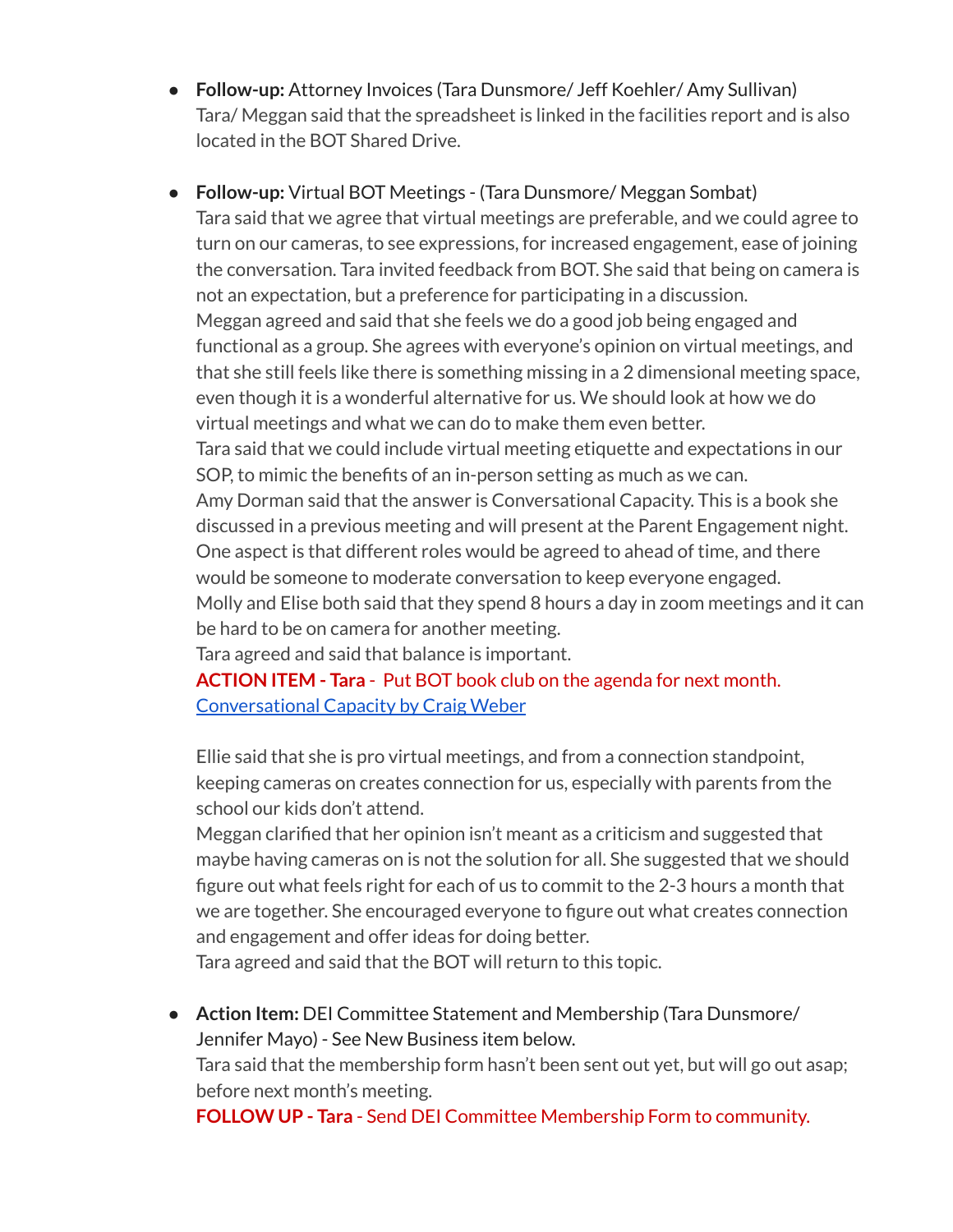- **Action Item:** Draft BOT SOP (Tara Dunsmore/ Carrie Jean Rathmell) Tara said that she was in touch with Carrie Jean, and she is working on this for June. **FOLLOW UP - Tara** - Follow up with Carrie Jean on Draft BOT SOP for June.
- **Action Item:** Update Grants Policy (Meggan Sombat) Meggan said that she is working on this for June. **FOLLOW UP - Meggan** - Update Grants Policy for June
- **Action Item:** Follow up on Draft of BOE Candidate Questionnaire (Tara Dunsmore) Tara asked to keep this on the list as a Follow up/ action item. She said that it is important to make sure that we have BOE candidates who support our schools. She clarified that the questions should not be political in nature, but only related to charter schools.

# **FOLLOW UP - Tara** - Follow up with Allison Rizzo re: BOE Candidate **Questionnaire**

Tara also mentioned advocacy. If anyone is interested in getting involved in advocacy (BOE, County, or State level), please reach out to Tara who will put you in touch with MVM parent Allison Rizzo, who was named Advocate of the Year by MAPCS. Allison is looking for people from both schools to team with her on charter school advocacy issues.

**FOLLOW UP - ALL BOT** - Reach out to Tara or Ellie to get involved with BOT Advocacy Committee.

● **Action Item:** Reschedule Staffing Discussion Work Session (Meggan Sombat) Meggan proposed Wednesday, June 8 from 7pm-8pm, Monday, June 13, and Tuesday, June 14. Tara created a poll and some members chose their best date in the poll, and others chose their best date in the chat. Tare clarified that this work session is to discuss setting up a long term BOT staffing plan. **Tuesday, June 14 was the date chosen by the majority.**

**ACTION ITEM - Meggan -** Announcement/ Agenda/ reach out to Carrie Jean/ Jeff for background for staffing discussion on 6/14.

### **7. New Business: Discussion and votes 8:00 - 8:50 p.m.**

**Closed Session:** To consider the acquisition of real property for a public purpose and matters directly related thereto.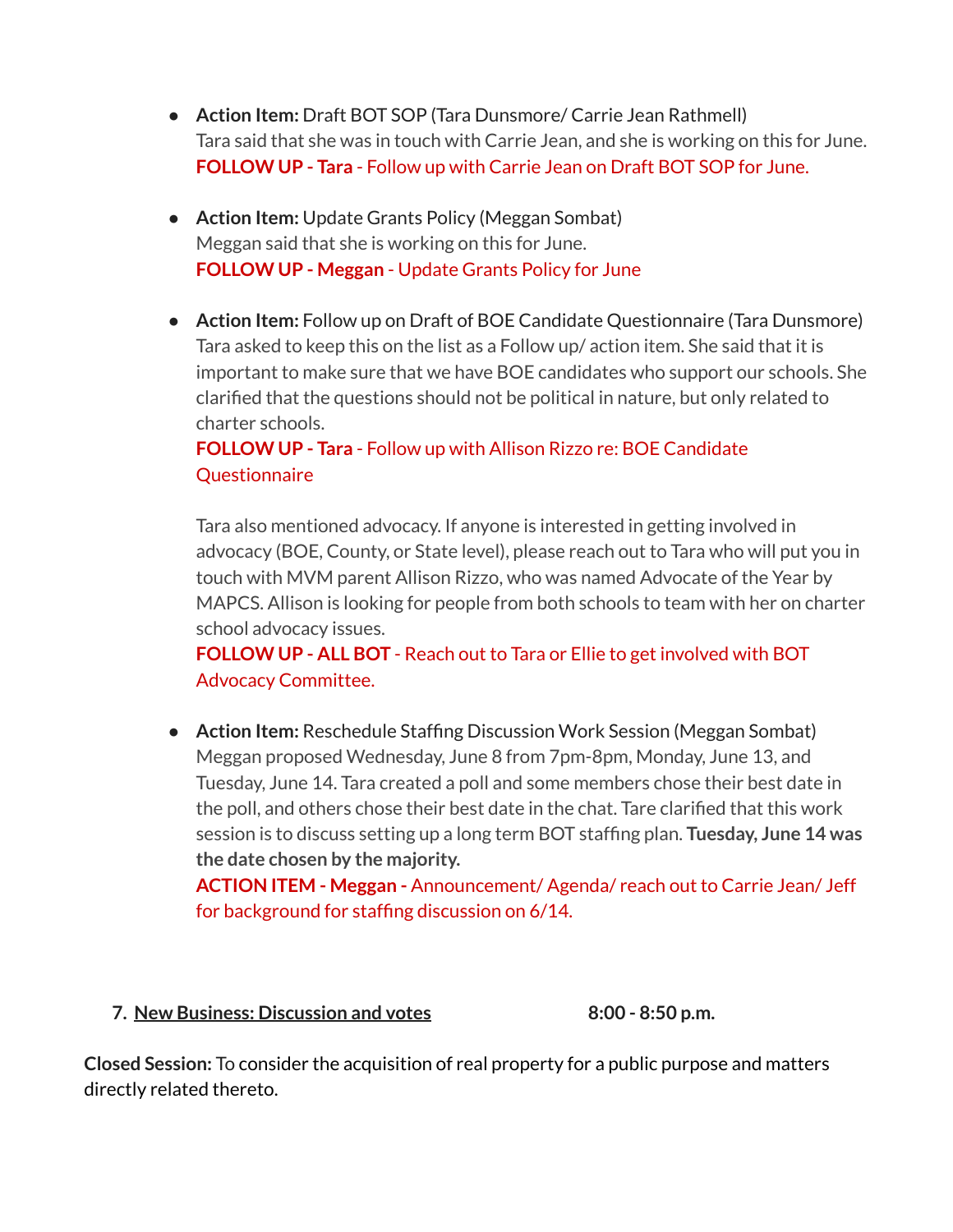**MOTION: Tara moved to go into closed session to consider the acquisition of real property for a public purpose and matters directly related thereto.** Ellie seconded. Members voted in the chat and **MOTION PASSED with 12 Aye.**

Closed session began at 8:14pm and ended at 8:32pm. CLOSED SESSION MINUTES REDACTED

● **DISCUSSION/ VOTE: Contractfor purchase of property - MVM** - 10 minutes (Tara Dunsmore/ Ellie Landru)

Ellie said that we have a contract for property A, and reminded all in attendance that we will not be disclosing the location. She said that we will be discussing terms and considerations.

Ellie screen shared the contract -

[https://drive.google.com/file/d/1D5W02x-3XSQZyfZHGKsoVqR64rkmKB5c/view](https://drive.google.com/file/d/1D5W02x-3XSQZyfZHGKsoVqR64rkmKB5c/view?authuser=6) and mentioned that this document, the purchase and sale agreement for property A with identifiers redacted, is in the BOT shared drive.

Tara added Julie and Diego to the shared drive.

Ellie summarized the contract: fee simple 8.75 million purchase price with 10K initial deposit and 500K down payment. Seller financing that only includes property, secondary financing would need to be acquired for any renovations. Sale AS IS - no repairs will be included. She said that the due diligence period is very important.

Tara said that the initial due diligence period is 90 days, for the architect, etc, and the secondary period allows us exit for zoning failure, or if FCPS doesn't approve the facilities plan.

Ellie said that the zoning part is part of the entitlement period. She also said that there are tenants currently in the property, and that may be an additional consideration.

Diego asked what percentage of the facility is currently being used?

Tara believes it is approximately 2-2500 out of 52K sq footage, but we won't know until we sign the contract. Another consideration for our construction budget is that we may need to include a separate entrance for a potential tenant.

Molly asked a similar question in the chat.

Ellie says that there is a solid argument for signing the contract to proceed to the due diligence process to get those answers.

Ellie shared the facilities projections and highlighted the ideal. She said that we voted as a community to cap facilities expenses at no more than 17% of PPA. This is less than that threshold. There is flexibility.

Ellie compared the best case and worst case scenarios for the contract terms: assuming 8.75 million purchase price / \$500K downpayment / 8.25 million owner financing / 30 year fixed, 5 year interest only (meaning it would balloon at the end) / renovation expenses estimated at 6 million at 7% for 15 years (secondary financing required)

Tara added for context that those numbers came from estimates from architects, that renovations would be anywhere from 6-10 million, and that secondary financing was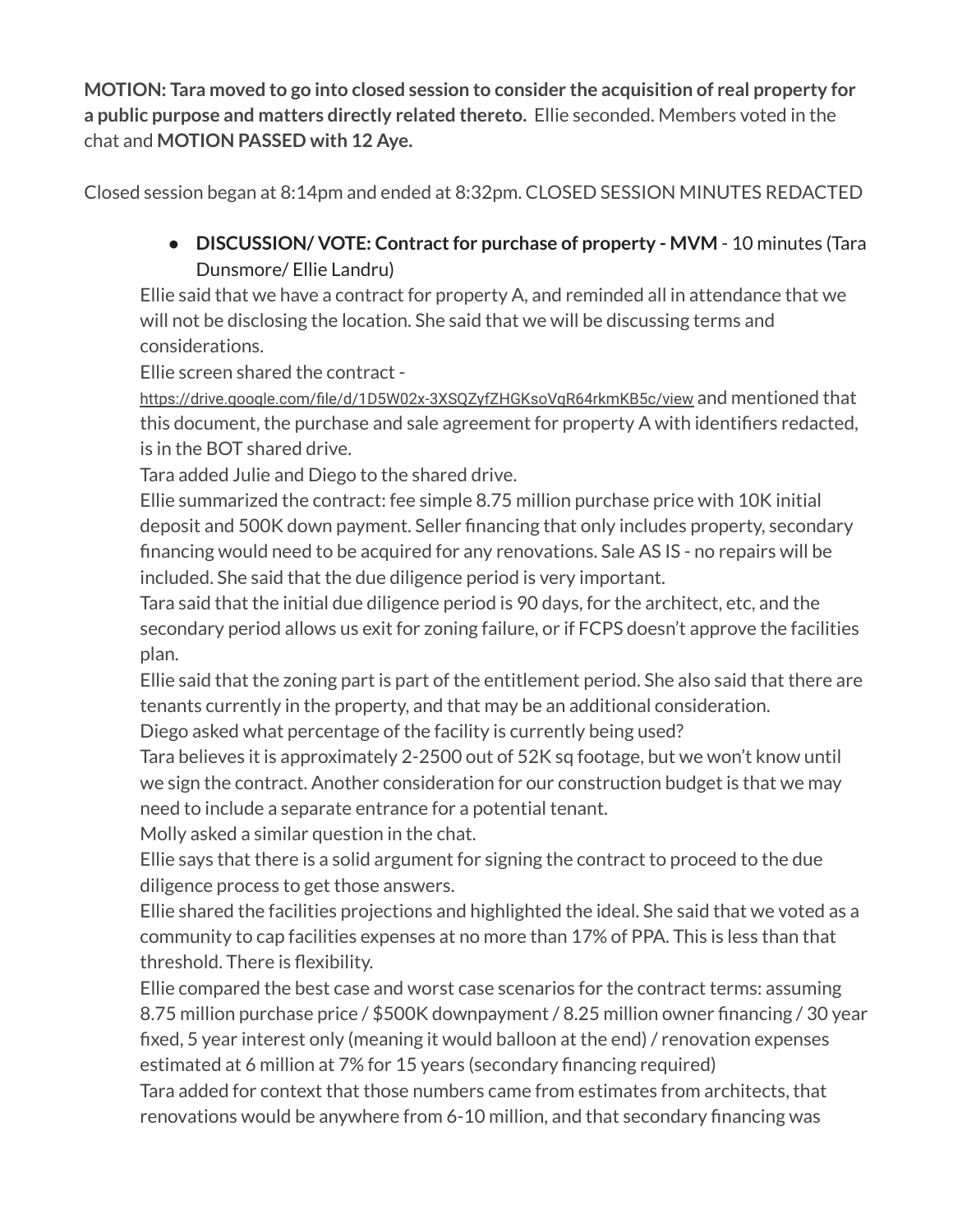estimated to be 6-7 percent.

Ellie agreed and mentioned that we had an architect who was familiar with the property, who did a quick calculation to provide those estimated numbers.

Ellie detailed that in the best case scenario, we would have a deficit from year 1 through year 3, be back in the black in year 5, then return to a deficit in year 6 when the loan is no longer interest only. The deficit is more than the facilities cap.

Jeff added that the worst case is almost double the cap.

Ellie agreed and said that we don't have enough savings to cover the deficit while we wait for the black.

Tara said that even with a best case scenario, it's not feasible, and that we would have to go back to the community to ask to raise the cap from 17%.

Ellie said that there is no guarantee for the best case scenario.

Ellie then presented the best and worst case for bond financing - less red for both. We would not be relying on the seller for financing. We would borrow the whole amount for purchase and renovation cost. There would be an \$87k deficit in year 1, which we could cover with facilities savings, and then be in the black from year 2 forward. In the worst case scenario, we would have 2 years of deficit, which we could cover with facilities savings, black in years 3-5, then back to a smaller, feasible deficit.

Ellie said that the Facilities Committee recommends that the board not accept the contract as proposed. Instead, they propose to offer to purchase at 8.75 million with 500K down / Do not accept seller financing, but counter to accept with purchaser secured financing.

Amy Dorman asked to clarify which scenario the Facilities Committee is recommending. Ellie clarified that the recommendation is to counter to accept the contract BUT with purchaser secured financing.

Tara said that the seller financing has to do with taxes for the seller and that it's not ideal for us. We had hoped that we could secure secondary financing, and that the renovation would be less expensive. Then, when we got the numbers for property A, we realized this was not affordable. The owner doesn't want to sell it outright with our own financing. So, option 1 for the board to consider is to not accept seller financing, but counter to accept with purchaser secured financing. Option 2 is to walk away and move on. This is the decision before the board tonight.

Nichole asked in the chat: do we know we can secure bond financing at that rate? Tara said that there is no guarantee, but Building Hope feels that we are qualified to borrow 15-18 million as our max with bond financing. She said we won't know until we have a contract and are into the 90 day due diligence period.

Nichole asked if we could pull out if we can't get the financing. Tara said yes, and if we got past that we would be out 10 K if we couldn't.

Meggan asked what are the other questions we are looking to have answered within the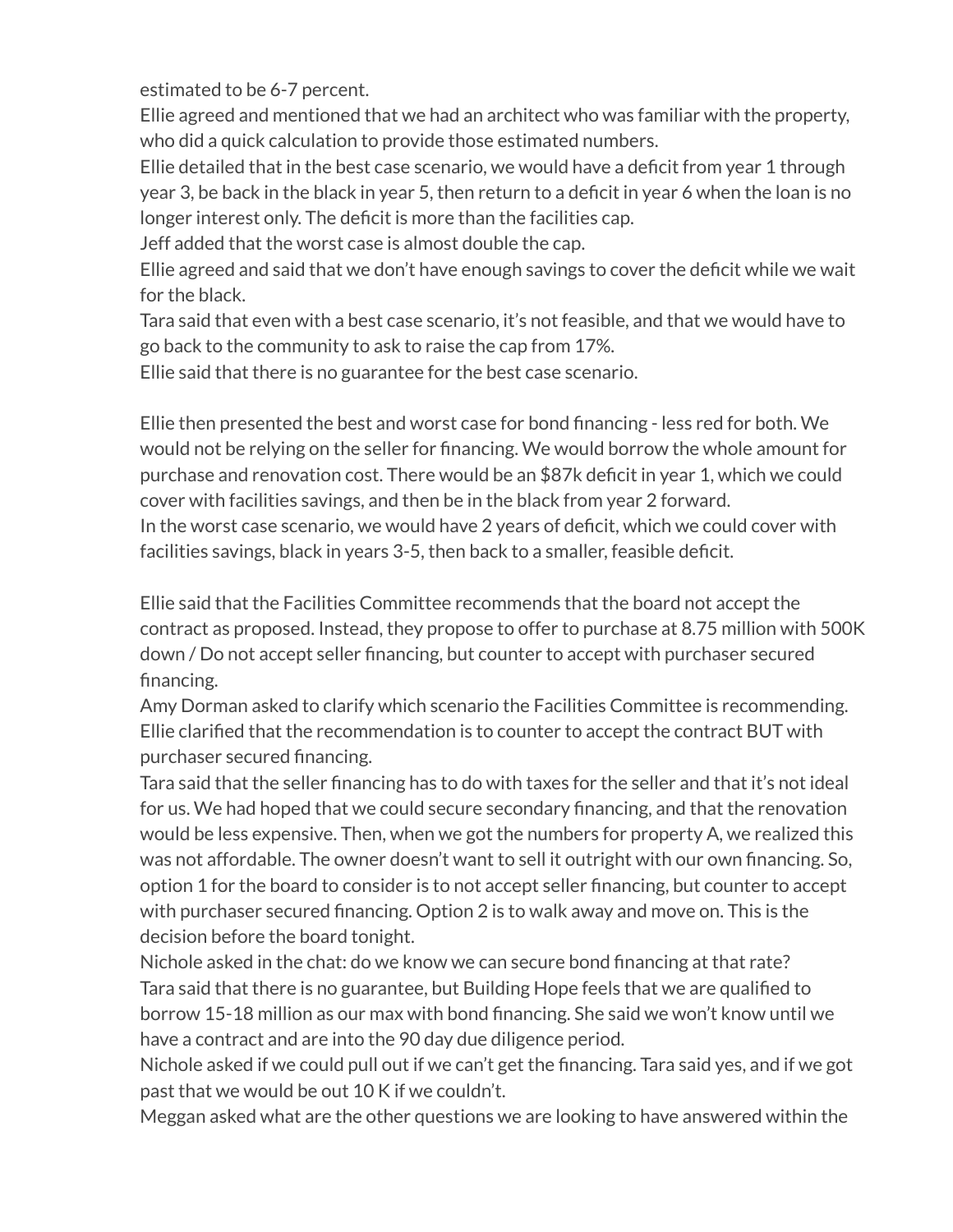# 90 days?

Ellie said that we are looking to get a fit test done, any renovation fit to code, MEP mechanical systems tests, tenant and lease agreement info, and financing, and environmental study done, and for the City of Frederick a traffic study or anything else that comes with the zoning process.

Tara mentioned that Amy S said in the chat that even with the best case scenario - it looks good compared to the cap, but the budgeted numbers for facilities is quite a bit lower. Tara said that it could be a matter of looking at where we would need to make cuts in other areas. With the High School, one of the pieces for the 90 day due diligence period is to have the MVM Budget chair, Rachel, and Amy O. develop a projection for the next 5+ years.

Meggan asked what is the amount of money we wouldn't get back if the deal didn't go through? Ellie and Tara said that it is \$5200 for fit test and 5k MEP, 4k for zoning, 5k for attorneys, environmental, and more. Ellie said that the GC approved 5200 for a fit test. Tara clarified that we are talking about property A, and we also have property B. The money that the MVM GC recently approved is \$5200 for a test fit for property B. Tara said that as the numbers look for property A, we can't afford it and we don't want to spend any more money until we know that the seller will consider purchaser financing.

Tara said that property B is also under consideration and that the Facilities Committee is hoping to have a proposal within the next 2 weeks to share to evaluate.

If we walk away from property A, it is disappointing and we've spent a considerable amount of time on it. But it is good to consider plan B.

Ellie agreed that we are parallel processing multiple options, and asked if we are ready to make a counter offer for property A.

Amy Sullivan asked if we renegotiated, how much would legal fees be?

Tara said that would depend on the seller's response, and she suspects that he would not agree to purchaser financing. She said that we asked if the owner would be willing to finance the renovations, and he said no. If we agree to negotiate further, we would still be coming back to the BOT for a vote. How much more time and energy and attorney fees do we want to invest in this property? However, if we are ready to walk away, we want to make sure everyone has input.

Ellie said if the BOT is leaning that way, we should also get a temperature read from the GC.

Tara said that the GC wouldn't want to do it if the BOT says we can't afford it. However if the BOT wants to give the owner another chance then the GC has a say in how that goes. Jen Kuhn agreed with Tara.

Diego asked if the board is voting to see if we send a new proposal without the financing? He said that it sounds like there's an interest in property B, and asked if we can ask the seller of property A to wait another couple of weeks until we are farther along on B and C? Amy Dorman commented in the chat: If Plan B and/or Plan C were further along or more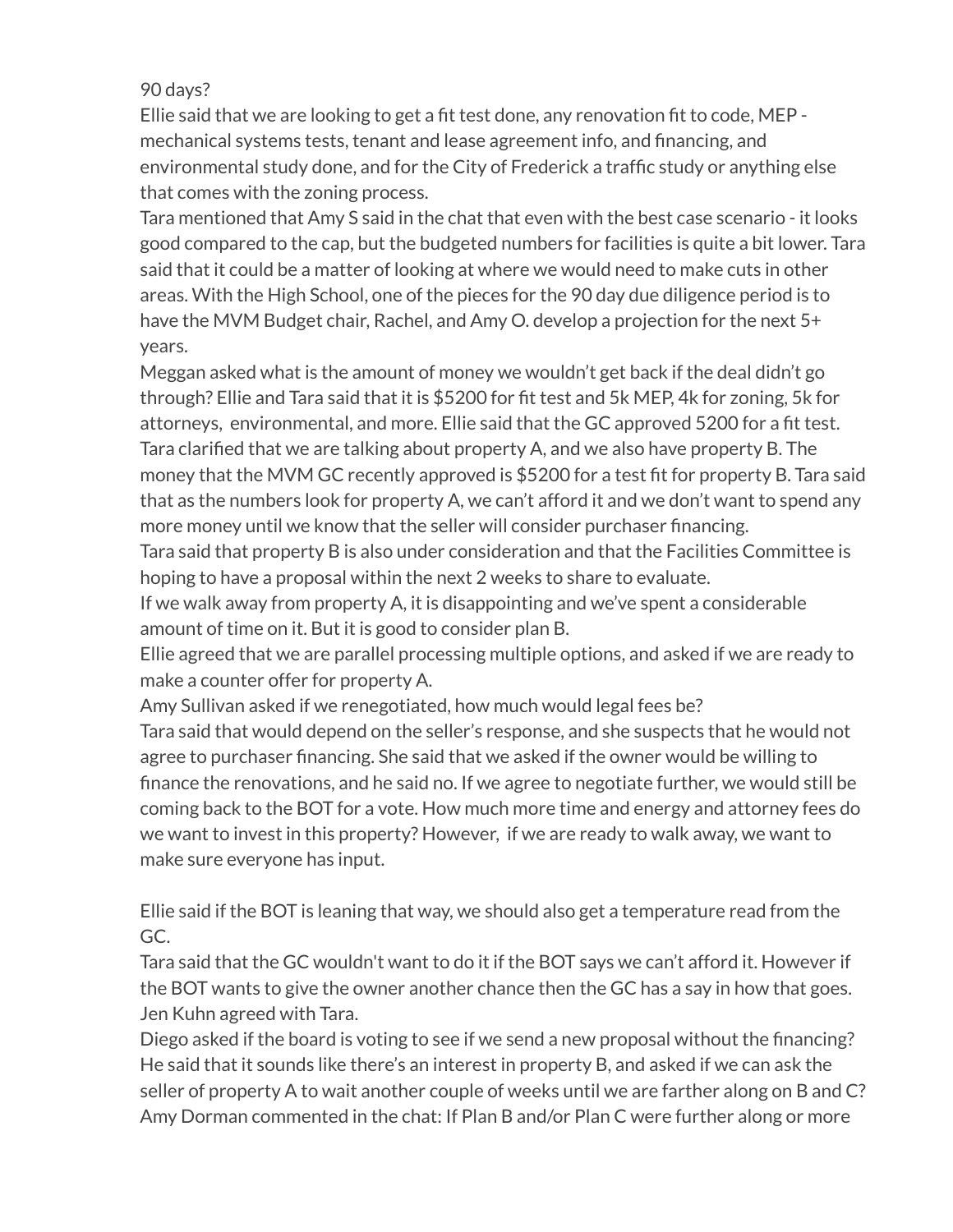solid, I would be more willing to scrap this project, but I'm concerned with not pursuing all options for keeping this a viable project.

Tara said there would be a risk that they might walk away, but it's a risk either way.

Diego said that we need to consider that they will say yes to our counter offer.

Tara said that a new contract will come back to the BOT weeks down the road. Diego agreed that would buy us time.

Meggan asked if we are ready to clarify the discussion by making the motion, then continue the discussion.

Tara agreed.

Ellie reiterated her opinion that we should reach out to the seller of property A and tell him that we agree to the terms with the exception of seller financing.

Jeff said there don't seem to be any negatives to doing that.

Amy Sullivan asked if we can limit the amount of time we spend on attorneys? She said that she doesn't want to spend more.

Ellie said she appreciates the concern for sunk costs, but feels it's worth it to see this through to the end, if this is the end.

Tara added that we will know quickly if the seller is willing to negotiate, and then if he is, we would have further discussions at the MVM Facilities and MMCI Facilities committee levels to decide how to move forward responsibly.

Kathleen asked if it would only be the attorney fees? If it's just the yes or no, she doesn't have an objection.

Molly said she would support doing this to do our due diligence and overturn every stone.

**MOTION - Tara moved to approve a counter offer for the purchase of Property A for 8.75M with a \$500,000 down payment with purchaser secured financing (rejecting the sellers offer of owner financing.)** Jeff seconded in the chat.

# **DISCUSSION**

Meggan asked what is the cost of not doing it, and possibly letting an opportunity like this go at this stage?

Tara said she would not want to walk away from A without having something in writing from B. Also, right now there is nothing else for sale in Frederick County that meets our needs. Option C is looking at land and doing a modular build. The cost of walking away is the risk that we end up with nothing.

Kathleen mentioned for farther down the road that with bond financing it's 100% financing so you don't need to put a deposit down. Tara thanked her for the information. Tara restated the motion.

**VOTE - MOTION PASSED with 12 Aye.**

● **DISCUSSION/VOTE - Diversity, Equity, and Inclusion Committee Membership and MMCI DEI [Statement](https://docs.google.com/document/u/3/d/1LbJlJvEyQooc_Wn7S5YPE0jSBzAU8aF3oS2D9RVEmMc/edit)**- 10 minutes (Tara Dunsmore/ Jennifer Mayo) Tara reported that the DEI statement was sent to both schools and discussed at both schools GC meetings. Tara read the DEI statement in full.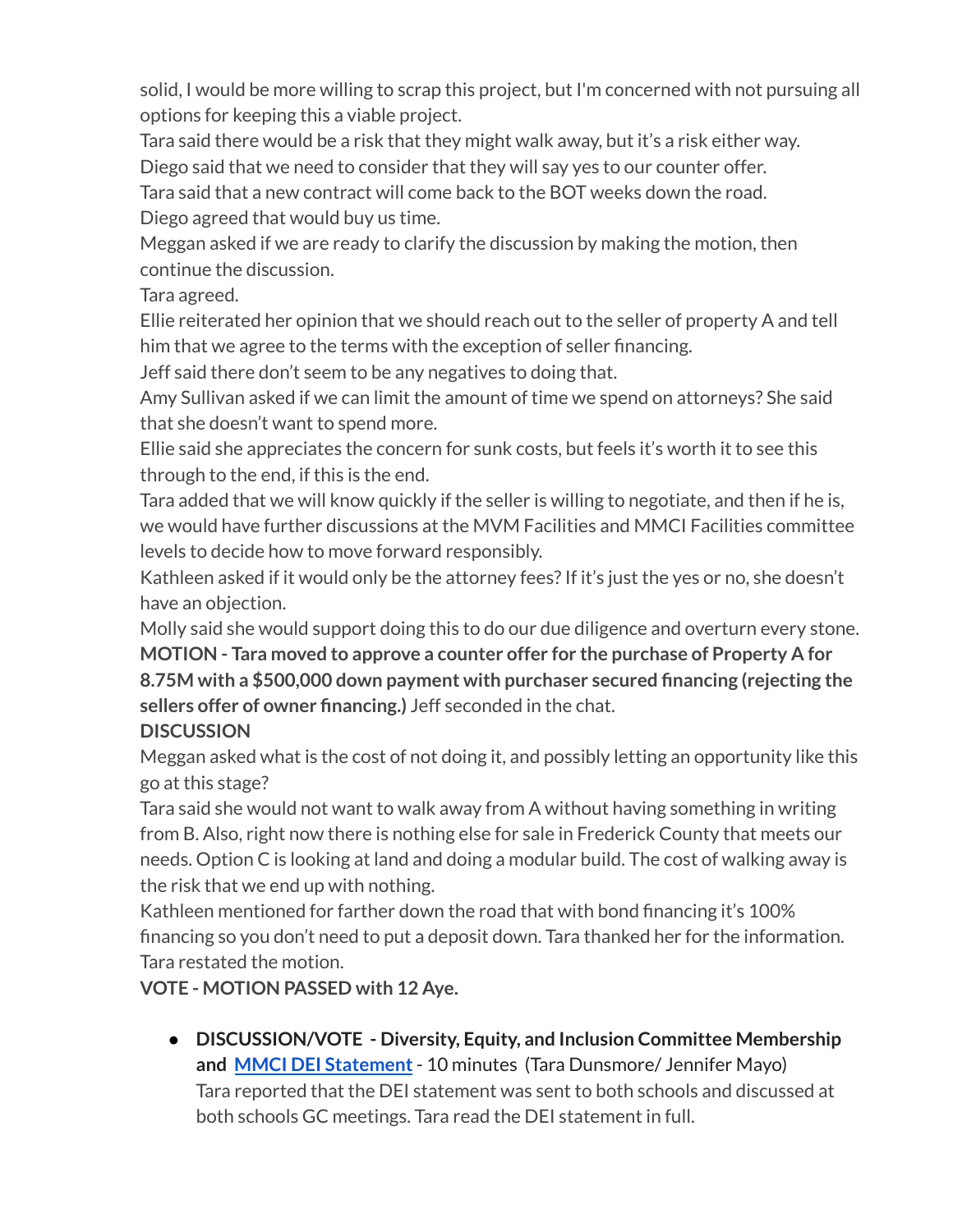# **MOTION: Tara moved to approve the DEI statement as presented.**

Julie Clark seconded.

**DISCUSSION -** Amy Dorman said that she seconded in heart.

Jennifer Mayo said that she also wanted to second.

Tara thanked Jennifer Mayo for her work to create this statement, and said that it was well received by the community. We had no negative comments or requests for changes, and that the next step is to create goals and form the committee. Tara restated the motion.

## **VOTE - MOTION PASSED with 12 Aye.**

Tara said that we are excited that we are making progress with the DEI Committee, and looking forward to more to come.

# ● DISCUSSION - Facilities advocacy to BOE - 10 minutes (Molly Carlson)

Molly said that facilities conversations provide helpful context, because they show how difficult and consuming these projects are. She said that we have heard that FCPS and the BOE want to support charter schools, but we haven't seen evidence of that. FCPS is not mandated to give us facilities funding, but there are a lot of ways we feel we could advocate and gain more support. Molly said that the next BOE meeting is on **June 8 at 6pm** (edited). She shared a document with some potential talking points:

[https://docs.google.com/document/d/1Fah70q7Y9xY2PrK7HJNURPmqKgjVwEfs](https://docs.google.com/document/d/1Fah70q7Y9xY2PrK7HJNURPmqKgjVwEfsCVEkpsSzwjg/edit?usp=sharing&authuser=6) [CVEkpsSzwjg/edit?usp=sharing](https://docs.google.com/document/d/1Fah70q7Y9xY2PrK7HJNURPmqKgjVwEfsCVEkpsSzwjg/edit?usp=sharing&authuser=6)

Molly can't attend the BOE meeting on 6/8, but would like to split up these points and have BOT members speak.

Tara clarified that the public comment is at the 6pm meeting.

Marilyn Horan can be there.

Molly stated that we could turn this into a letter and have community members send it as a statement, and asked for a volunteer.

# **FOLLOW UP/ ACTION ITEM - UNASSIGNED** - Create a community letter for facilities advocacy.

Molly stated that we talked in the past about having a specific ask, but at this time we don't have the luxury of time and need to get the info in front of them. We should be talking about how we are strong, how we have been saving, how hard we work to secure a property, how fcps didn't intervene on our behalf for county excess property or for Sabillasville.

Kathleen mentioned in the chat that Lincoln A is another example.

Molly said that we educate FCPS students, including Pre K without funds.

Molly said that they are under no obligation, and we have explored other opportunities but there has been no action.

We offered space and the BOE evaluated and determined that it was legal, but we were turned down.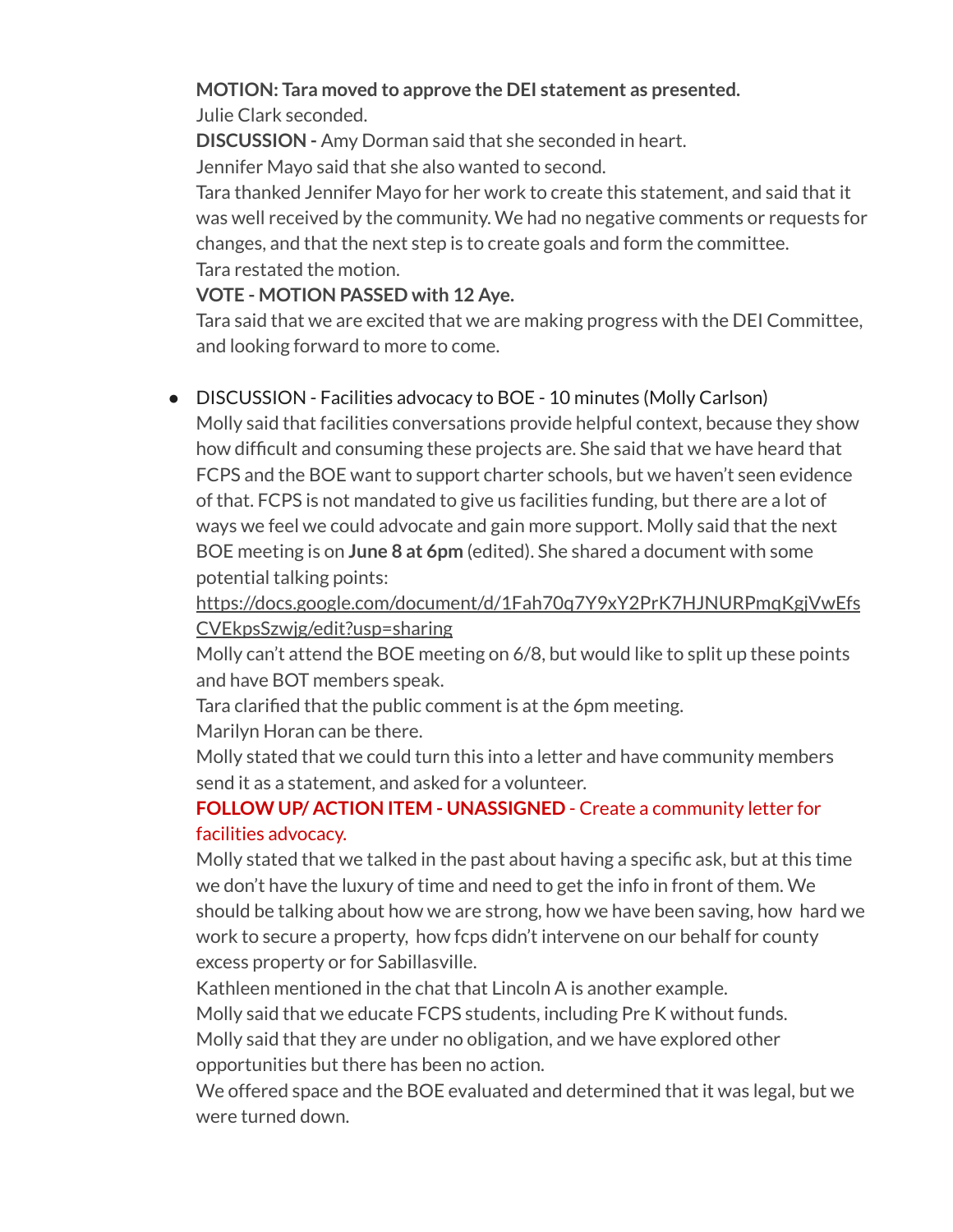We both have a lease and facilities plans for next year.

Schools are in jeopardy and we are asking for equity. Tell us how you will provide equitable resources to all fcps charter school students.

Meggan asked if this is something where we have enough time to collaborate with the other charter schools, where we would want to join efforts.

Tara said that we could invite Classical to join for public comments and send letters. Or we could invite them after we establish our advocacy.

Marilyn Horan added in the chat that while we most definitely need to reach out to them, I don't think we have time to wait. Reach out AND start sharing specific concerns with the BOE.

Jen Kuhn mentioned in the chat and followed up that the line concerns her: but we have reached the limit of what we are able to do without support.

Tara said that it is important to frame the message that we have confidence in our ability to keep our doors open, no matter the odds. We can't say that we are going to close our doors. This is what Liz Barret was pushing for at the MVM presentation.

Molly shared:

[https://docs.google.com/document/d/1Fah70q7Y9xY2PrK7HJNURPmqKgjVwEfs](https://docs.google.com/document/d/1Fah70q7Y9xY2PrK7HJNURPmqKgjVwEfsCVEkpsSzwjg/edit?usp=sharing&authuser=6)

## [CVEkpsSzwjg/edit?usp=sharing](https://docs.google.com/document/d/1Fah70q7Y9xY2PrK7HJNURPmqKgjVwEfsCVEkpsSzwjg/edit?usp=sharing&authuser=6)

Molly said that it's not a bad idea to collaborate with other schools.

Tara says that she has been before the board four times in the last 6 months. Marilyn Horan said that we have to remember that Sabillasville got their charter because they went to the board monthly for a long time.

Tara agreed and suggested that we have a presence at every BOE meeting with our advocacy topics**.**

# **ACTION ITEM / FOLLOW UP** - Follow up on advocacy topics and attend BOE meetings to advocate.

Marilyn thinks it would be impactful for each statement to have a common sentence - at the end such as our superintendent.

**DISCUSSION/ VOTE: Additional Meetings Accounts** - 5 minutes (Tara Dunsmore) Tara said that because we have the meetings account shared with both schools we have a lot of confusion with so many people logging in. The cost is fairly minimal so she proposed that MMCI purchases 1 account for each school. The BOT can cover the cost. Tara reported that the cost is \$4 a month per account. The account has proven to be really useful for moderation and flexibility and breakout sessions. CCM has used it for other needs such as their chorus concert.

**MOTION - Tara moved to purchase 2 additional Google Workspace for Education: Teaching and Learning Upgrade accounts for the use of MVM and CCM for hosting virtual meetings.**

Amy sullivan seconded.